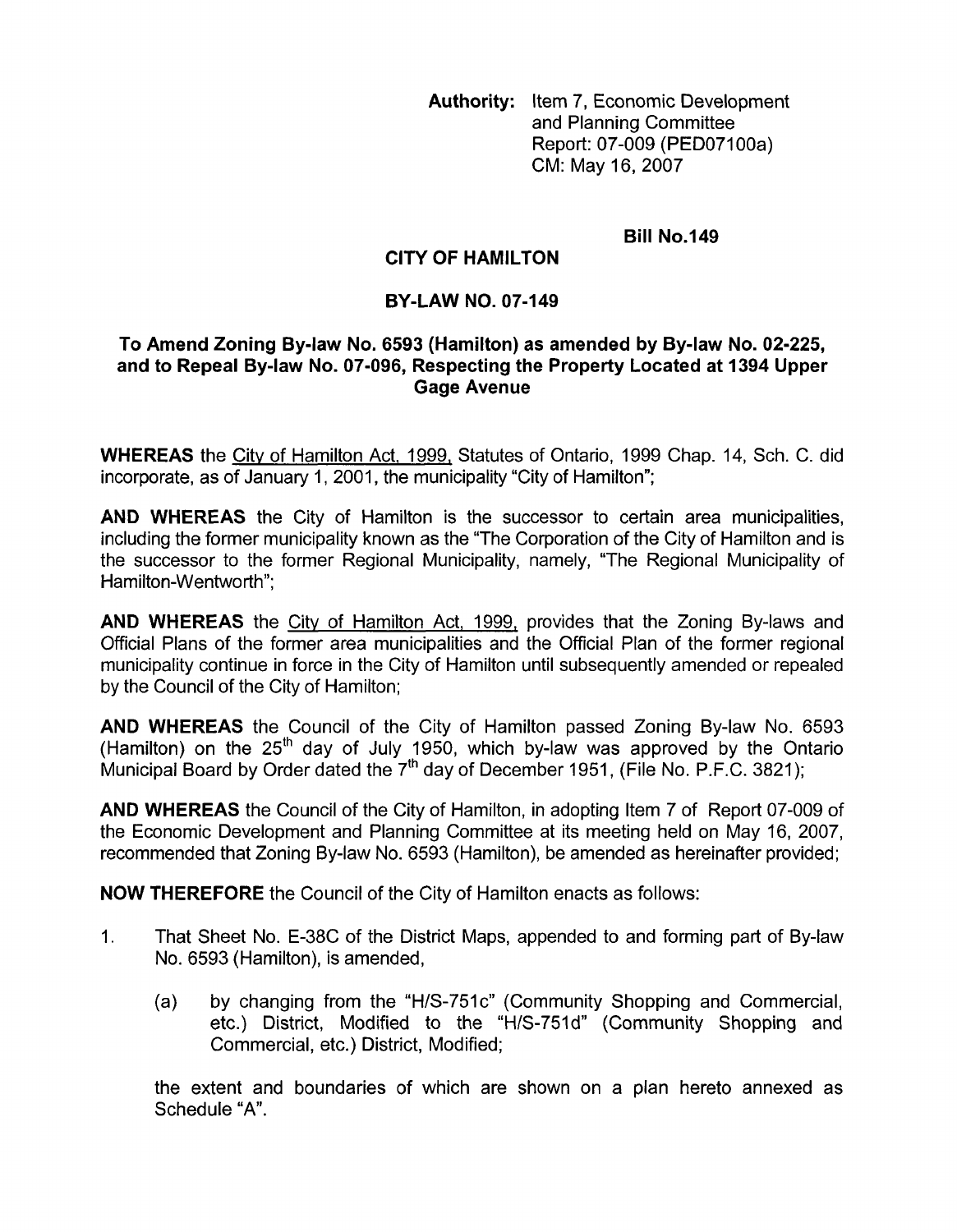- 2. That the "H" (Community Shopping and Commercial, etc.) District regulations, as contained in Section 14 of Zoning By-law 6593, as amended by By-law Nos. 81-190, 81-244, 82-19, and 02-225, be further modified as follows:
	- a) That notwithstanding Section 2(c) of By-law No. 02-225, a restaurant with takeout and delivery service with a maximum capacity of 30 seats, shall be permitted.
	- b) That notwithstanding Section 18A(36)(1)(b) of Zoning By-law 6593, a distance of at least 3.2 metres shall be provided between a residential district, and the parking and manoeuvring area for a restaurant.
	- c) That notwithstanding Section 18A(36)(2) of Zoning By-law 6593, a distance of at least 4.6 metres shall be provided between a residential district, and an ingresslegress driveway for a restaurant.
- 3. No building or structure shall be erected, altered, extended or enlarged, nor shall any building or structure or part thereof be used, nor shall any land be used, except in accordance with the "H/S-751d" (Community Shopping and Commercial, etc.) District, Modified.
- 4. Zoning By-law No. 6593 (Hamilton) is amended by adding this by-law to Section 19B as Schedule S-751d.
- 5. Sheet Nos. E-38C of the District Maps are amended by marking the lands referred to in Section 1(a) of this by-law as S-751d.
- 6. The Clerk is hereby authorized and directed to proceed with the giving of notice *of* the passing of this by-law, in accordance with the Planninq Act.
- 7. That By-law No. 07-096 is hereby repealed in its entirety.

**PASSED and ENACTED this 16<sup>th</sup> day of May, 2007.** 

<u>huy.</u>

**Fred Eisenberger** Mayor **Mayor** City Clerk

**Kevin C. Christenson** 

ZAR-06-100